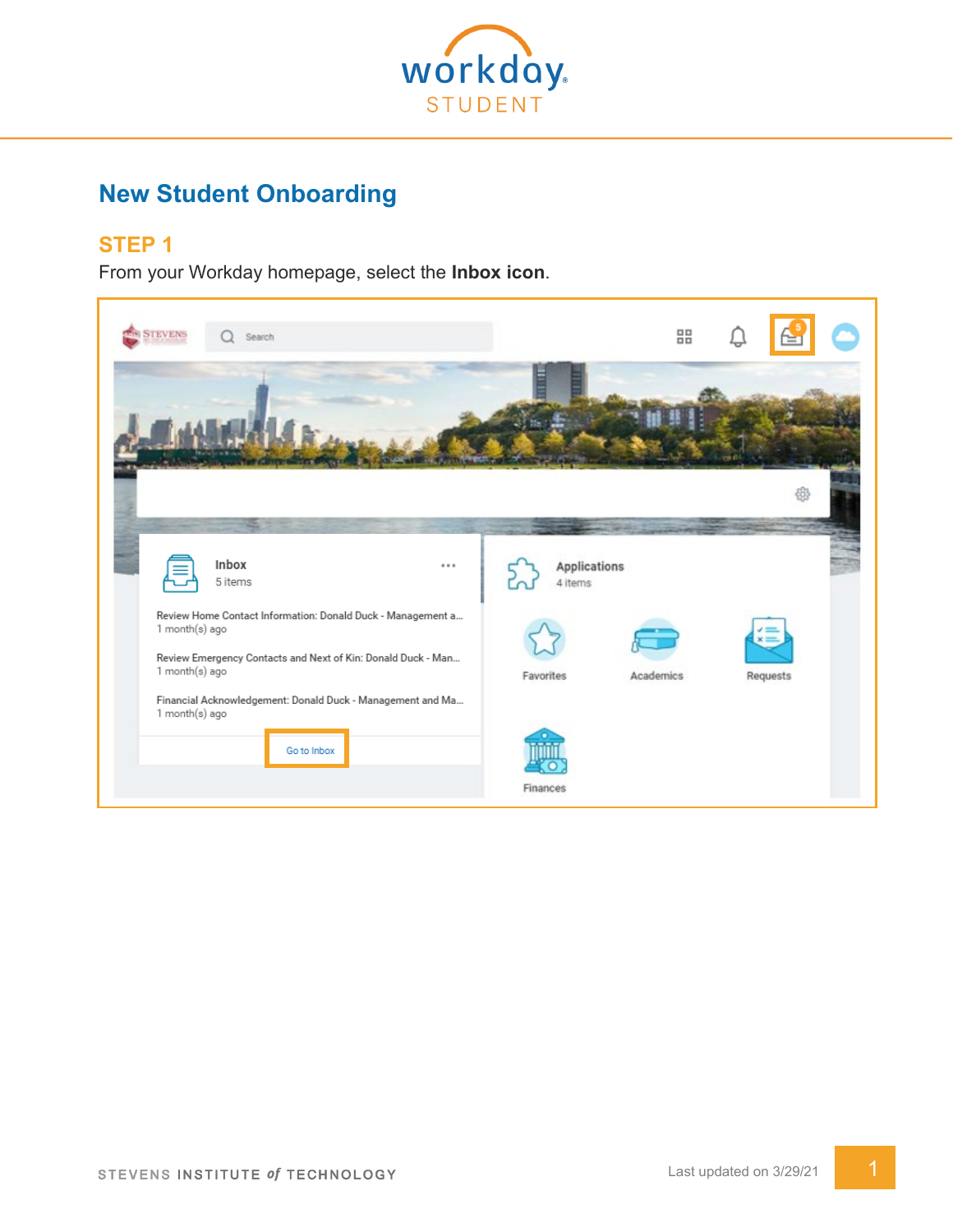

From your inbox – Select **Review Home Contact Information**



# **STEP 3**

Review your current Home Contact Information. If information is accurate, skips steps 3-4 and continue onboarding on step 5. If you need to make any changes, follow next step. **Select Edit** 

| Review My Home Contact Information   | цP             |            |     |
|--------------------------------------|----------------|------------|-----|
| 1 month(s) ago<br>Edit               |                |            |     |
| Email Addresses 1 item               |                |            | 支田に |
| <b>Email Address</b>                 | Usage          | Visibility |     |
|                                      |                |            |     |
| workdaystudentesting@steve<br>ns.edu | Home (Primary) | Private    | ∸   |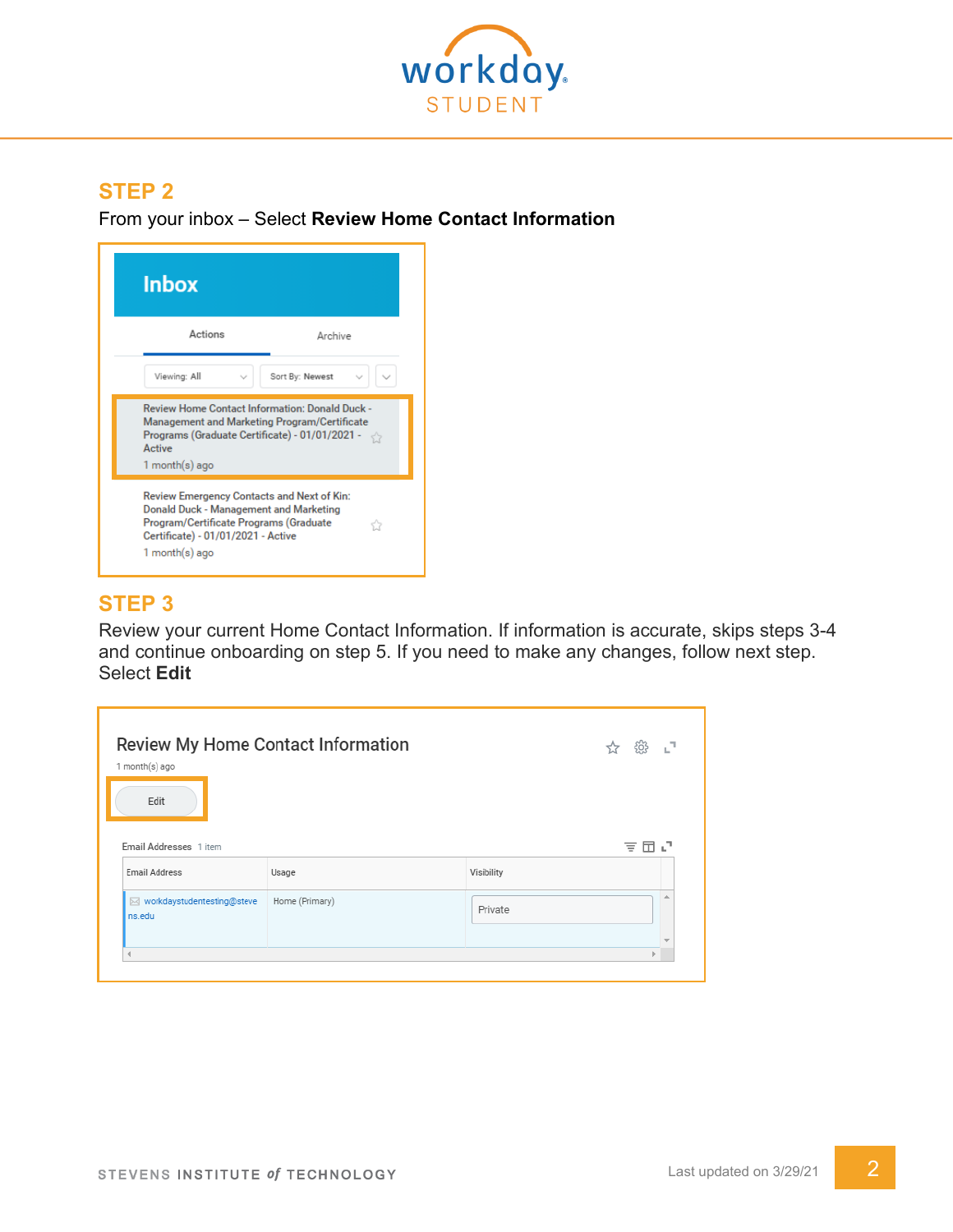

Select – **Pencil icon** to edit current information. Select – **X icon** to delete current information. Select – Add to add additional information. Once finished, select Submit

| <b>Change Home Contact Information</b><br><b>Address</b><br>Add              |              |
|------------------------------------------------------------------------------|--------------|
| Phone<br>Add                                                                 |              |
| Email                                                                        |              |
| Primary<br>Yes                                                               | $\mathscr O$ |
| Email Address *<br>workdaystudentesting@stevens.edu<br>Visibility<br>Private |              |
| Add<br><b>Submit</b><br>Save for Later<br>Cancel                             |              |

# **STEP 5**

Added information will now be reflected on your student profile. Select **Approve**

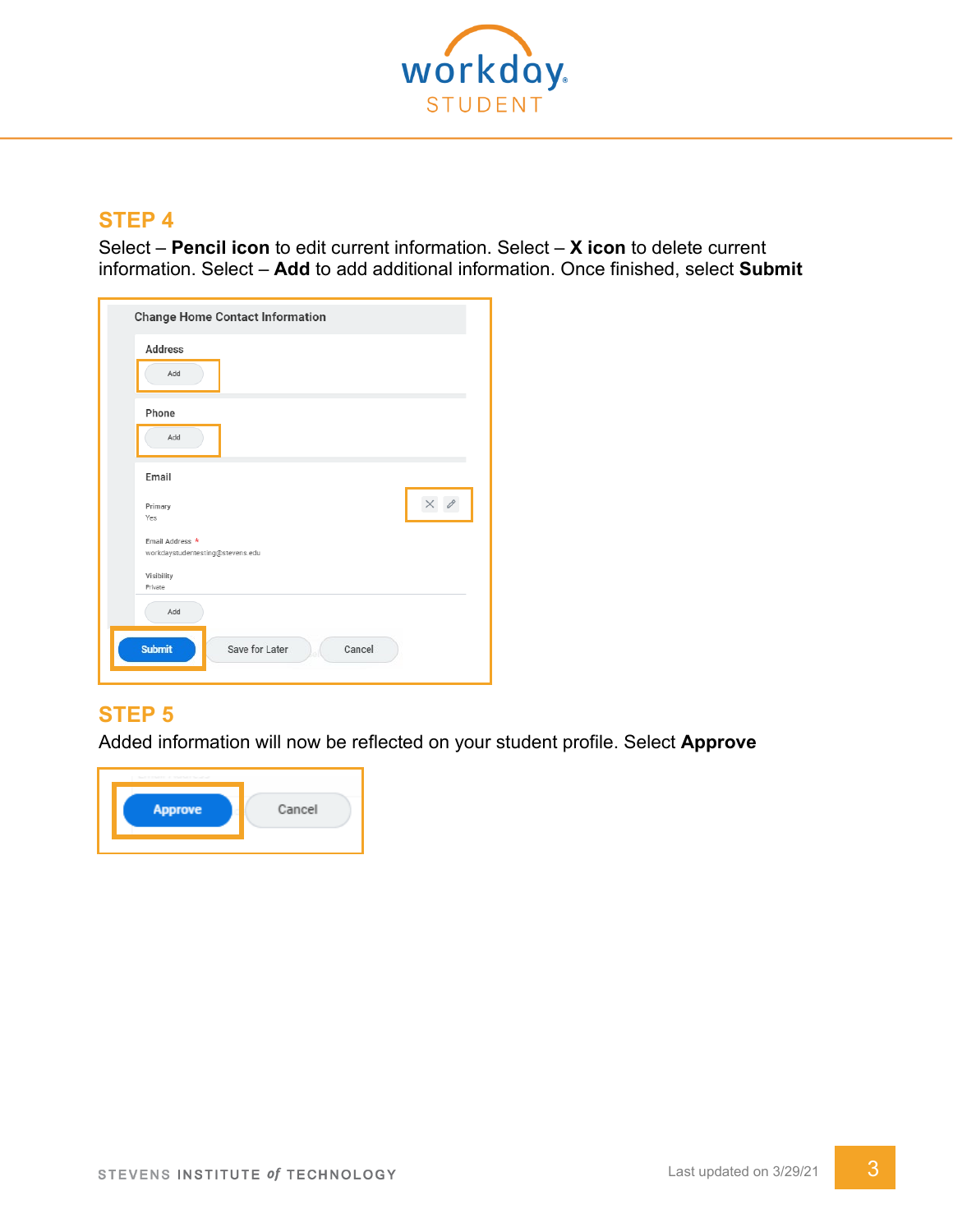

To view additional information, select **View Details**. To continue onboarding Select **X** icon.

| Success! Event approved      |                        | × |
|------------------------------|------------------------|---|
| Up Next:<br>Visa Information | Review Citizenship and |   |
| <b>View Details</b>          |                        |   |
| To Do $\rightarrow$          |                        |   |
|                              |                        |   |

#### **STEP 7**

Review My Friends and Family instructions and information. To enter Friends and Family information – Select **Add**

| 1 month(s) ago                                                                                                                                                                                                                                                                                                   |  |  |
|------------------------------------------------------------------------------------------------------------------------------------------------------------------------------------------------------------------------------------------------------------------------------------------------------------------|--|--|
| Please take a few moments to update your emergency contact information. It is crucial that your emergency contact<br>information stay up-to-date in case an urgent situation arises that requires Stevens to communicate with the<br>individual(s) listed as your emergency contact(s).<br>Add Friends & Family: |  |  |
| . Select the 'Add' button<br>. Be sure to indicate an emergency contact and next of kin in the 'Relationship Type' field<br>. Add any other individuals you would like to include; be sure to choose the appropriate 'Relationship Type'<br>for each individual added                                            |  |  |
| Edit or Remove Friends & Family:                                                                                                                                                                                                                                                                                 |  |  |
| . Choose the option you are looking for by selection the 'Actions' button                                                                                                                                                                                                                                        |  |  |
| If you have any questions, please contact User Support Services by calling (201) 216-5500 or visiting the Technology<br>Resource and Assistance Center (TRAC) near the main entrance to the Samuel C. Williams library.                                                                                          |  |  |
|                                                                                                                                                                                                                                                                                                                  |  |  |
| Add                                                                                                                                                                                                                                                                                                              |  |  |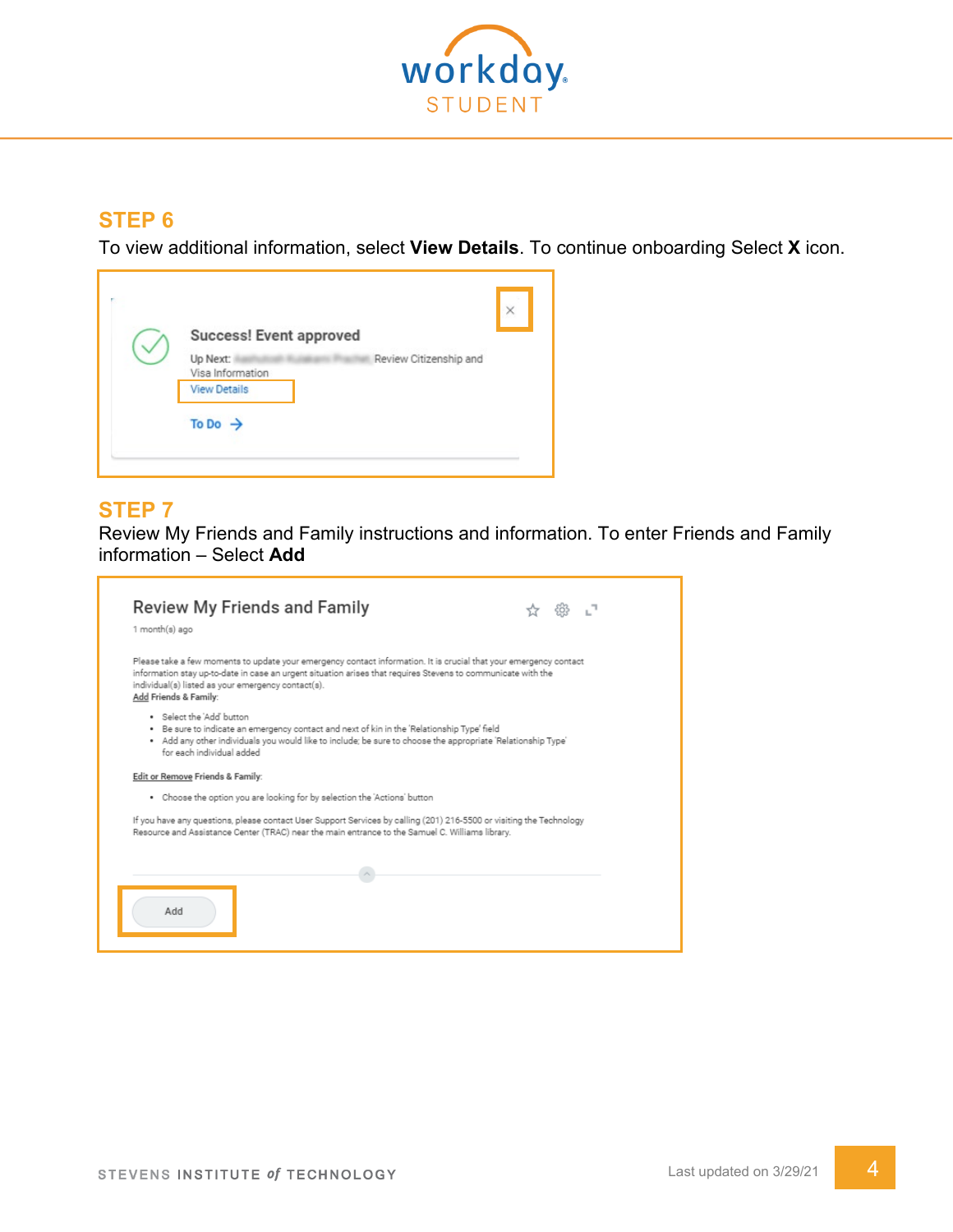

Enter information in fields marked with an asterisk. Select **Contact Information Tab**

|                               | <b>Add My Friends and Family</b> |  |
|-------------------------------|----------------------------------|--|
| For                           | Atilla Duck02                    |  |
| Relationship Types *          | ≔                                |  |
| Relationship                  | 洼                                |  |
| Is Third Party User           |                                  |  |
| Name                          | Contact Information              |  |
| Country *                     | 這<br>X United States of America  |  |
| Prefix                        | 這                                |  |
| <b>First Name</b><br>$^\star$ |                                  |  |
| Middle Name                   |                                  |  |
| Last Name<br>$\star$          |                                  |  |
| Suffix                        | ≔                                |  |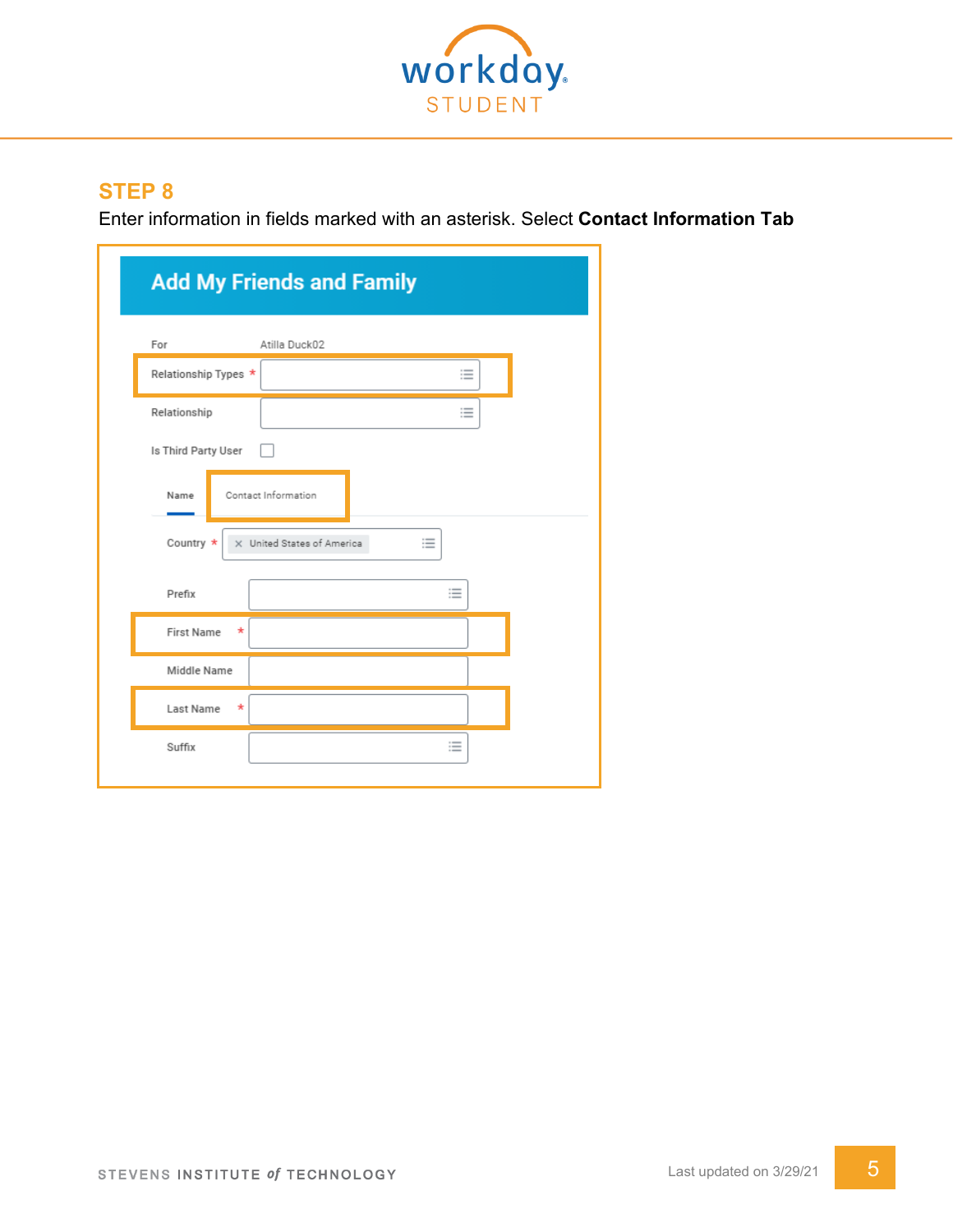

Select **Relationship Type** and enter additional information by selecting **Add**. Select **Done**

| For                  | Atilla Duck02 |   |  |
|----------------------|---------------|---|--|
| Relationship Types * |               | 這 |  |
| Relationship         |               | 洼 |  |
| Is Third Party User  |               |   |  |
| Phone<br>Add         |               |   |  |
| <b>Address</b>       |               |   |  |
| Add                  |               |   |  |

# **STEP 10**

Select **OK**

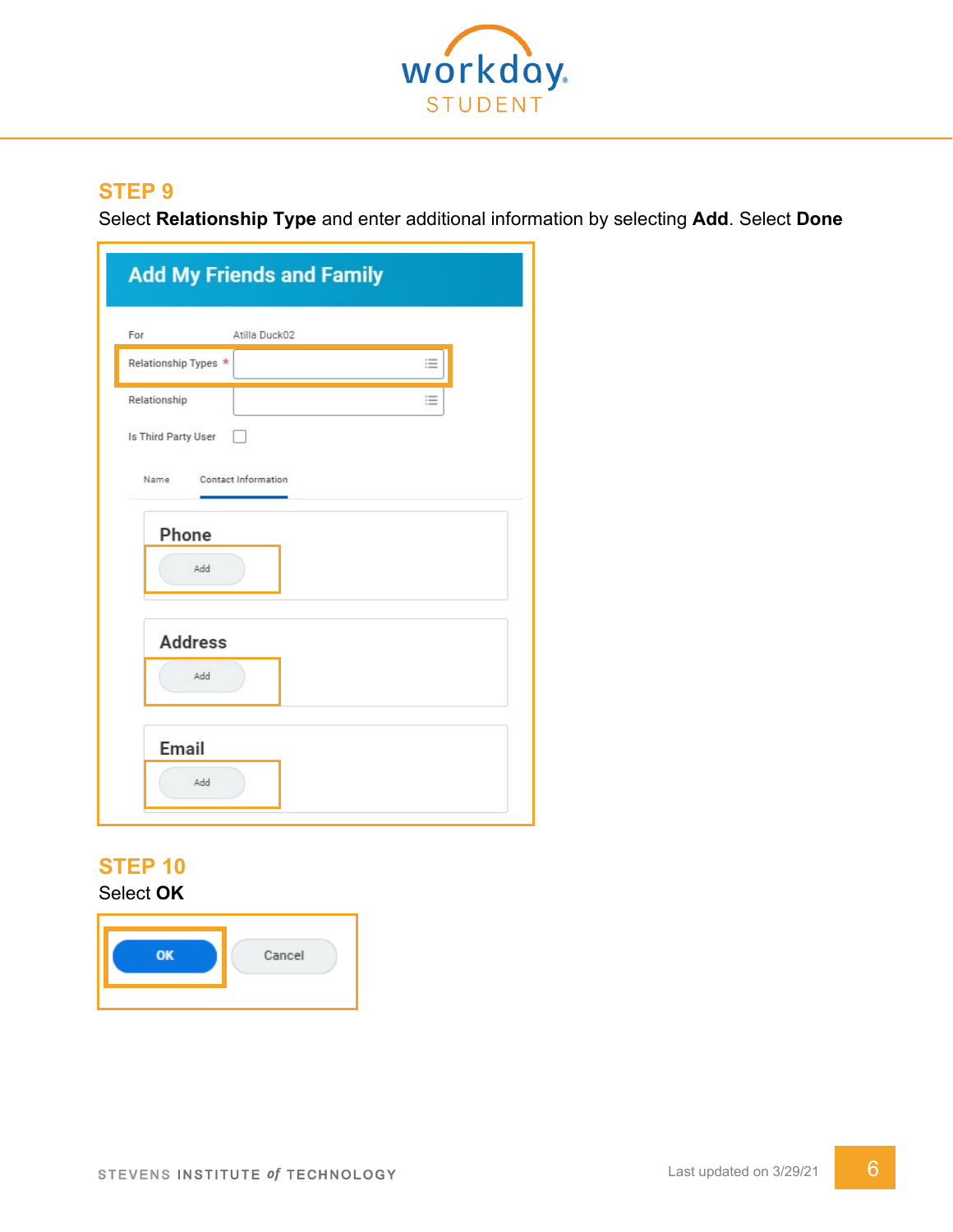

Review added Friends and Family information. Select **Done**

|                           | Friends and Family Donald Duck   |
|---------------------------|----------------------------------|
| For                       | Atilla Duck02                    |
| Relationship Types Parent |                                  |
| Relationship (empty)      |                                  |
| Is Third Party User No    |                                  |
| Name                      | Contact Information              |
|                           | Country United States of America |
| Prefix                    | (empty)                          |
| First Name Donald         |                                  |
| Middle Name (empty)       |                                  |
| Last Name Duck            |                                  |
| Suffix                    | (empty)                          |

The graphic you would see in Workday appears immediately below this step

#### **STEP 12**

Review Friends and Family Contact Information. To edit or remove contacts, select **Actions**. Select **Submit**

| Name                               | Relationship Types | Relationship | Phone Number    | Email<br>Address | Address | Third<br>Party |                                       |
|------------------------------------|--------------------|--------------|-----------------|------------------|---------|----------------|---------------------------------------|
| Melanie Duck                       | Parent             |              | +1 201-555-5555 |                  |         | $\Box$         | 业<br>Actions v<br>$\overline{\nabla}$ |
| $\left\langle \cdot \right\rangle$ |                    |              |                 |                  |         |                | <b>Edit Friends and Family</b>        |
|                                    |                    |              |                 |                  |         |                | Remove Friends and Family             |
| enter your comment                 |                    |              |                 |                  |         |                |                                       |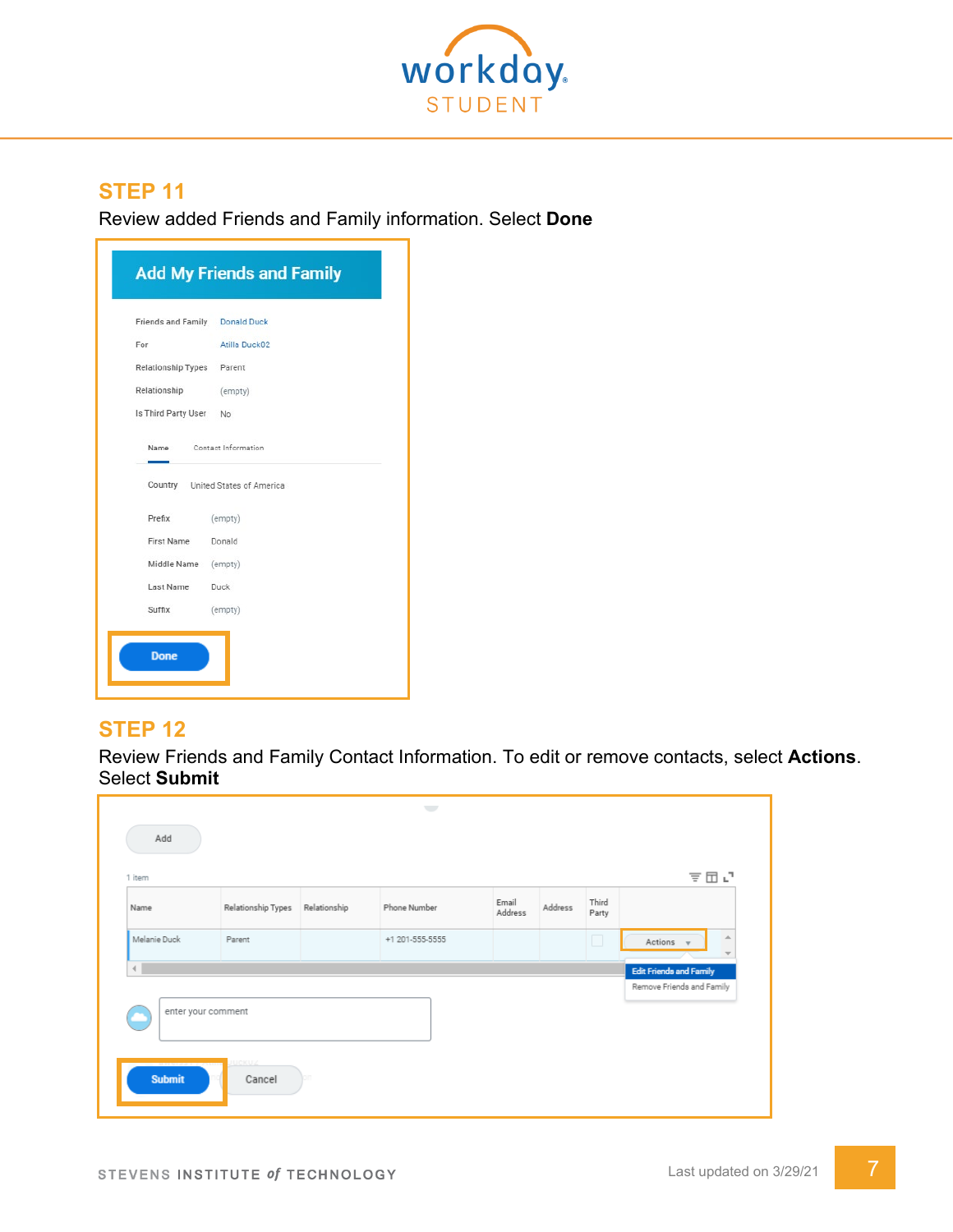

**Select Done** 



#### **STEP 14**

Read all **Financial Acknowledgement Agreements**. Select **I Agree** box – Select **Submit**

|         | Signature Statement | I agree                |        |  |  |
|---------|---------------------|------------------------|--------|--|--|
| I Agree |                     | $\vert\downarrow\vert$ |        |  |  |
|         |                     |                        |        |  |  |
| Comment |                     |                        |        |  |  |
| Submit  |                     | Save for Later         | Cancel |  |  |

# **STEP 15**

To view additional information, select **View Details**. To continue onboarding Select **X** icon.

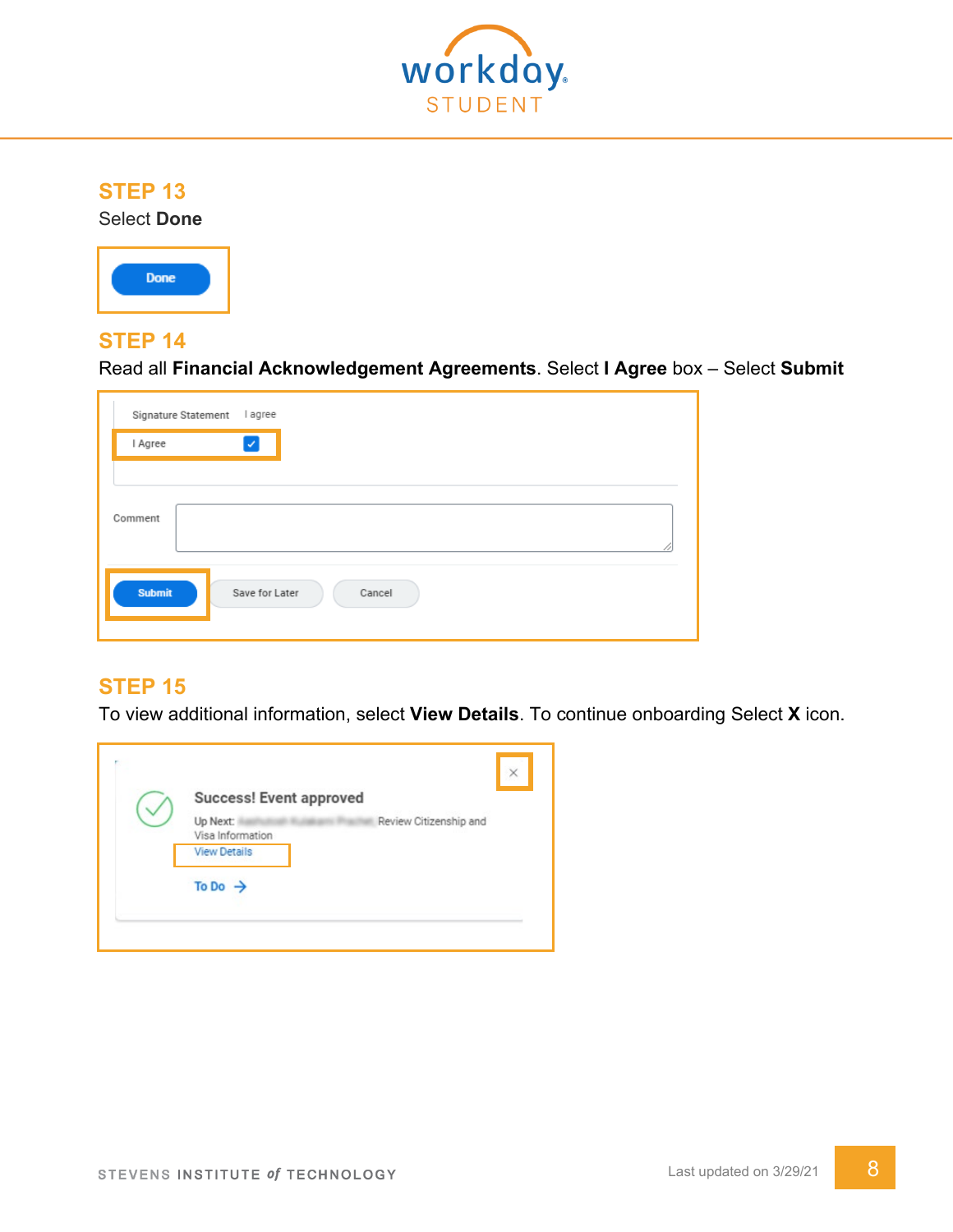

*Note: If you are an international student, please continue to the next step.*

## **STEP 16**

Review instructions and verify citizenship and visa information is up to date. If no changes are needed, select **Submit**.



# **STEP 17**

For additional information, select **View Details**. To continue onboarding, Select **Review Documents.** 

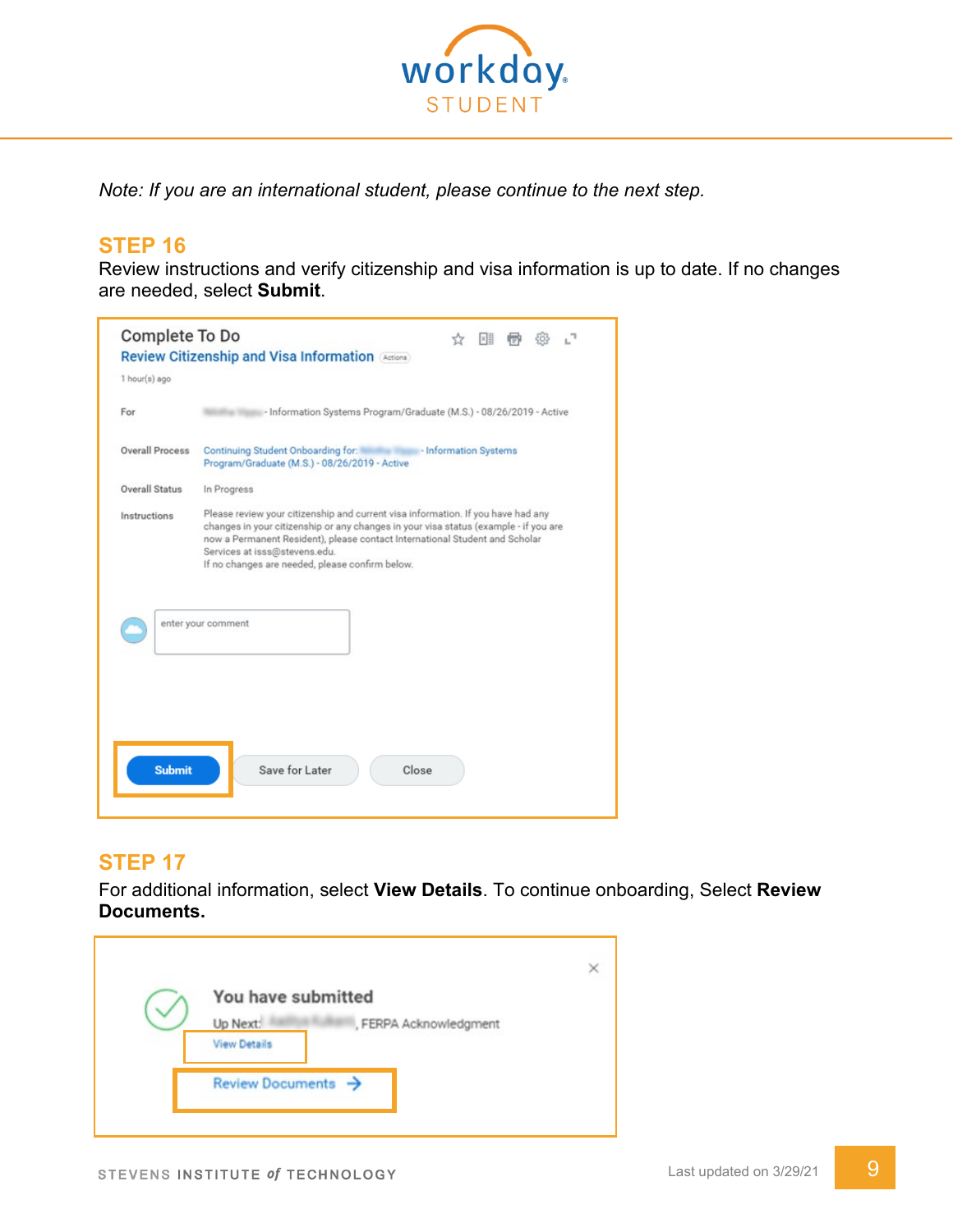

Read **FERPA Privacy Rights Policy** – Select **I Agree** box – Select **Submit**

|         | Signature Statement | them.          | I have reviewed the FERPA policy and understand my privacy rights and how to exercise |  |
|---------|---------------------|----------------|---------------------------------------------------------------------------------------|--|
| I Agree |                     |                |                                                                                       |  |
| Comment |                     |                |                                                                                       |  |
| Submit  |                     | Save for Later | Cancel                                                                                |  |

#### **STEP 19**

For additional information, select **View Details**. To continue onboarding, Select **Review Documents.** 

| Review Student<br>Up Next:<br>Handbook | You have submitted             |  |
|----------------------------------------|--------------------------------|--|
|                                        |                                |  |
|                                        | <b>View Details</b>            |  |
|                                        | Review Documents $\rightarrow$ |  |